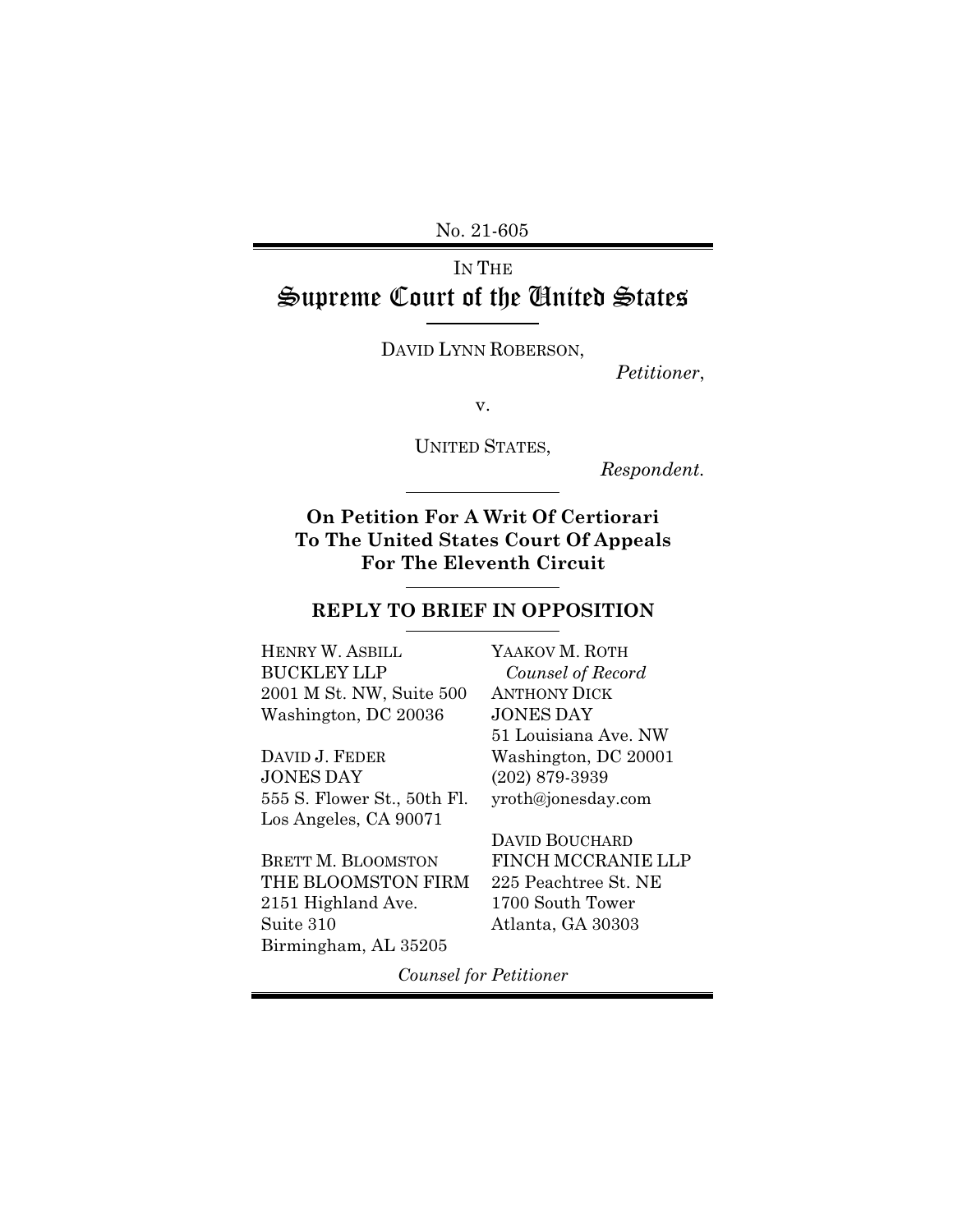## **TABLE OF CONTENTS**

# **Page**

| L | THE COURT SHOULD GRANT REVIEW TO<br>CLARIFY AND ENFORCE MCCORMICK 1                                          |
|---|--------------------------------------------------------------------------------------------------------------|
|   | II. THE COURT SHOULD GRANT REVIEW TO                                                                         |
|   | III. THE COURT SHOULD ALSO GRANT REVIEW<br>TO CONFIRM THAT FEDERAL-PROGRAM<br>BRIBERY IS NOT A PROSECUTORIAL |
|   |                                                                                                              |

i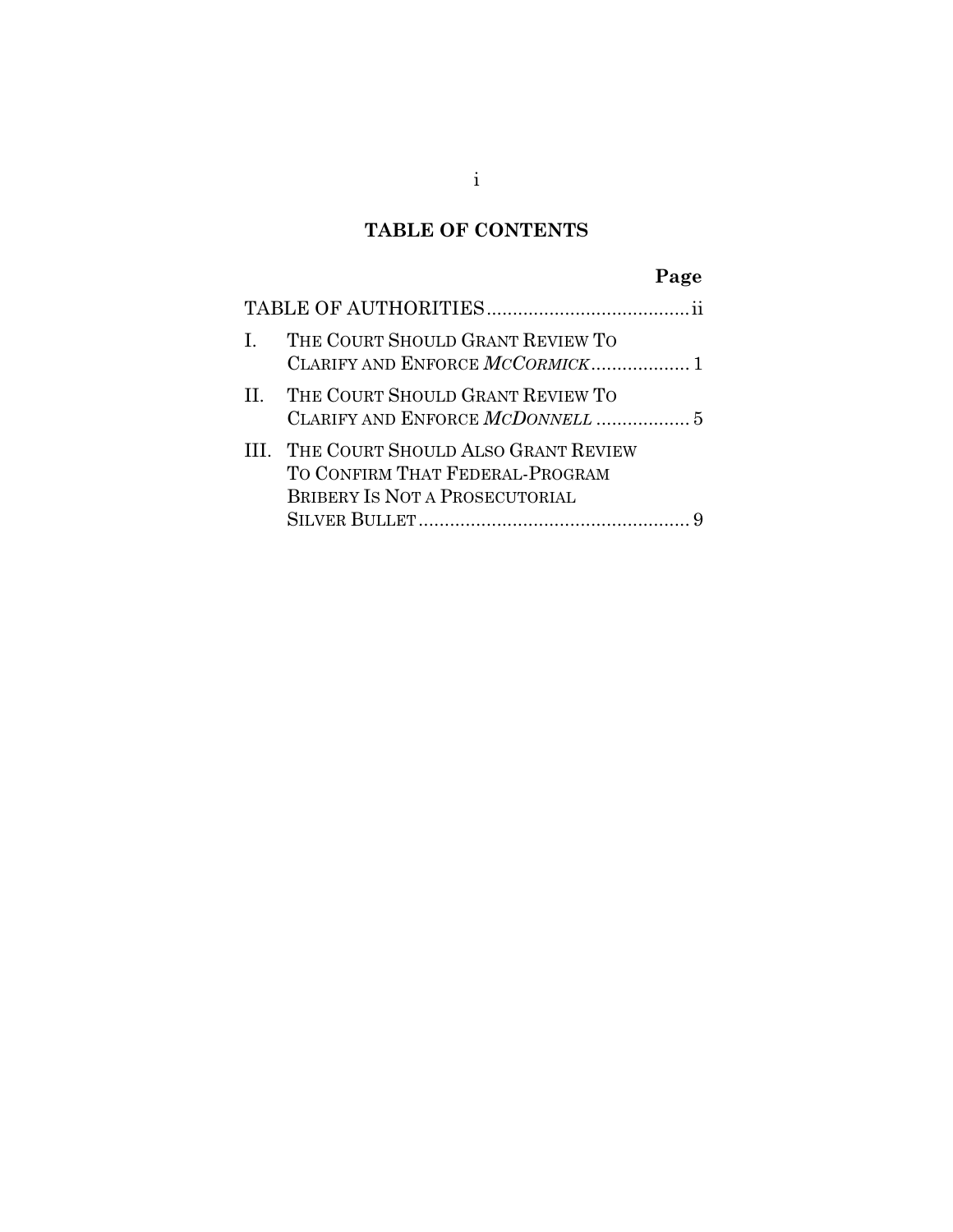## **TABLE OF AUTHORITIES**

# **Page(s)**

### **CASES**

| McCormick v. United States,                                           |
|-----------------------------------------------------------------------|
| McDonnell v. United States,                                           |
| United States v. Allen,                                               |
| United States v. Boyland,                                             |
| United States v. Donagher,<br>520 F. Supp. 3d 1034 (N.D. Ill. 2021) 3 |
| United States v. Fattah,                                              |
| United States v. McGregor,<br>879 F. Supp. 2d 1308 (M.D. Ala. 2012) 3 |
| United States v. Menendez,                                            |
| United States v. Ng Lap Seng,                                         |
| United States v. Ring,                                                |
| United States v. Robles,<br>698 F. App'x 905 (9th Cir. 2017) 11       |
| United States v. Robles,<br>No. 18-56250, 2019 WL 11662197            |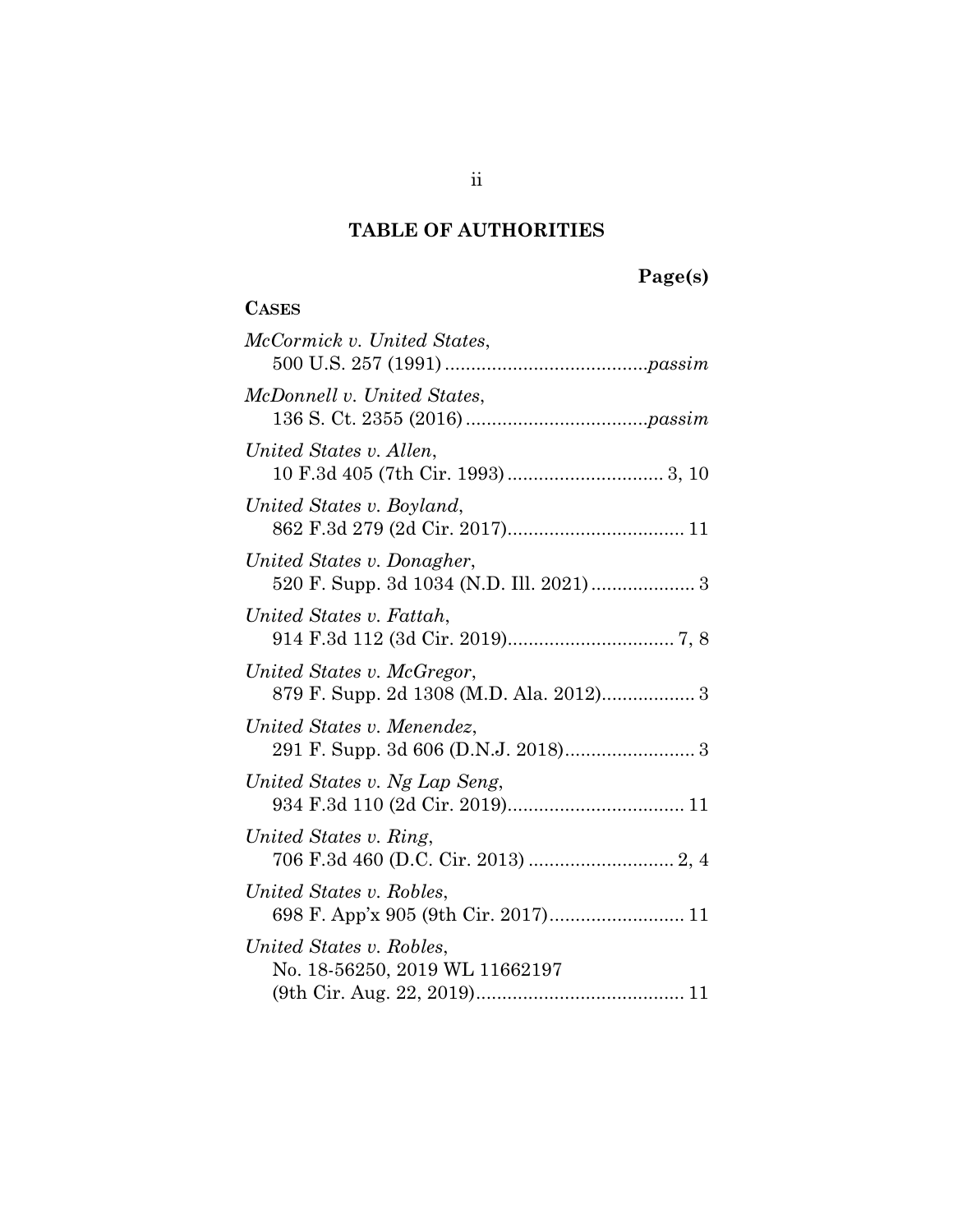### **TABLE OF AUTHORITIES**  (continued)

# **Page(s)**

| United States v. Siegelman,                                                      |
|----------------------------------------------------------------------------------|
| United States v. Silver,                                                         |
| Winfield v. U.S. Prob. & Pretrial Servs.,<br>810 F. App'x 343 (5th Cir. 2020) 11 |
| <b>STATUTES</b>                                                                  |
|                                                                                  |
|                                                                                  |
|                                                                                  |

iii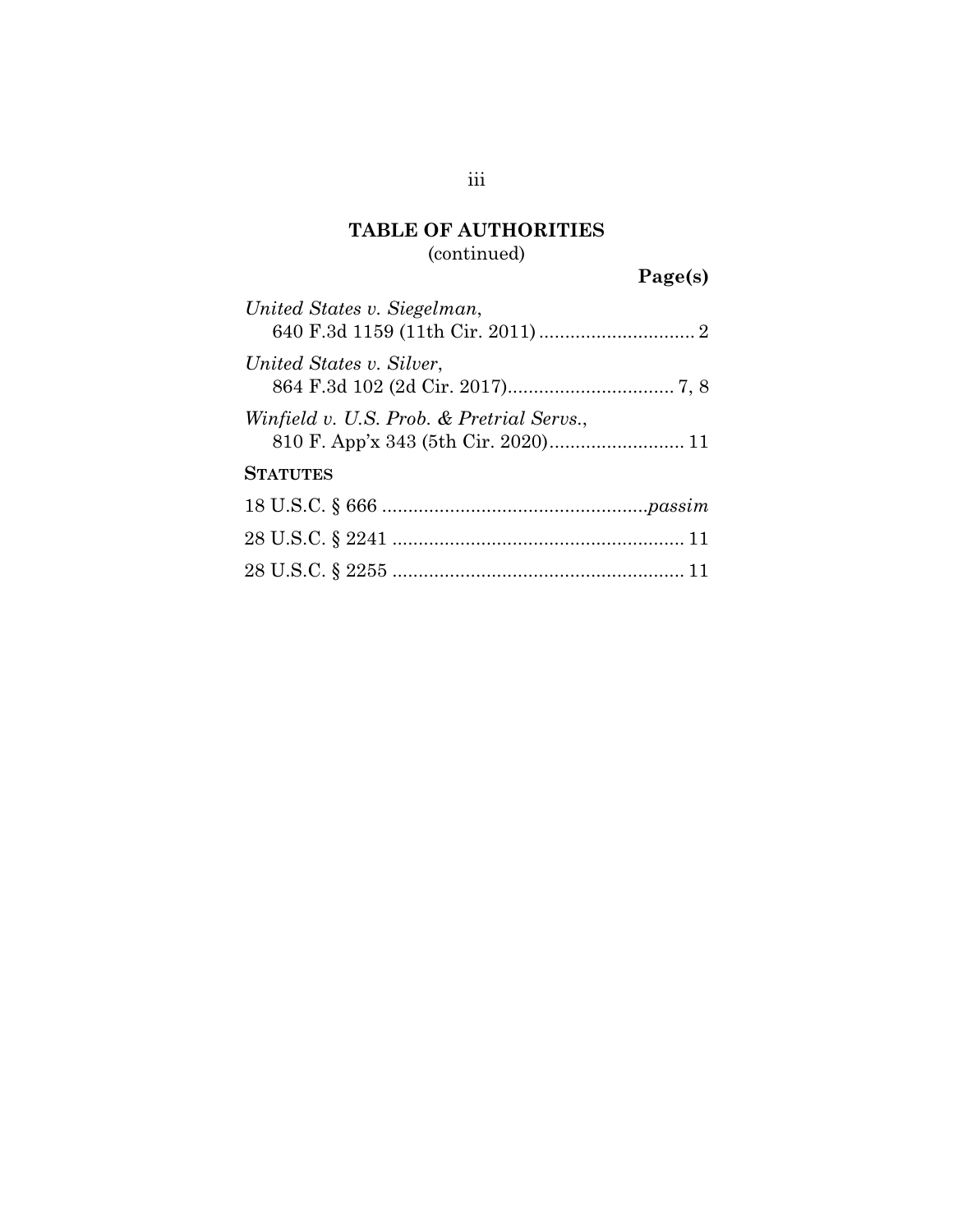Reading the Government's opposition, one would have no idea that David Roberson is now languishing in federal prison for the "crime" of hiring a part-time state legislator to mobilize his community against the federal EPA's "environmental justice" campaign. This Court's precedents in *McCormick v. United States*, 500 U.S. 257 (1991), and *McDonnell v. United States*, 136 S. Ct. 2355 (2016), should have stopped that injustice. But the Eleventh Circuit panel arbitrarily limited both holdings, turning every part-time state or local official who engages in public-relations, lobbying, or advocacy work into an exposed target. And the Government's stunningly audacious response—maintaining that *McCormick* means nothing, and juries need not even be *told* about *McDonnell*'s basic dichotomy between lawful and unlawful conduct—only confirms that this Court's intervention is again necessary to ensure the clarity of the law in this highly sensitive arena.

### **I. THE COURT SHOULD GRANT REVIEW TO CLARIFY AND ENFORCE** *MCCORMICK***.**

*McCormick*'s requirement of an "explicit" *quid pro quo* in cases involving campaign contributions is all that prevents federal prosecutors from indicting every official who takes action to benefit a donor. Without that heightened standard, First Amendment activity would be severely chilled and democratic engagement would wither. Yet the panel below narrowed that heightened standard to electoral campaign donations, excluding other protected expenditures like the issue advocacy here. That indefensible limitation puts in legal jeopardy scores of part-time state officials who earn a living from private advocacy work. It warrants this Court's review.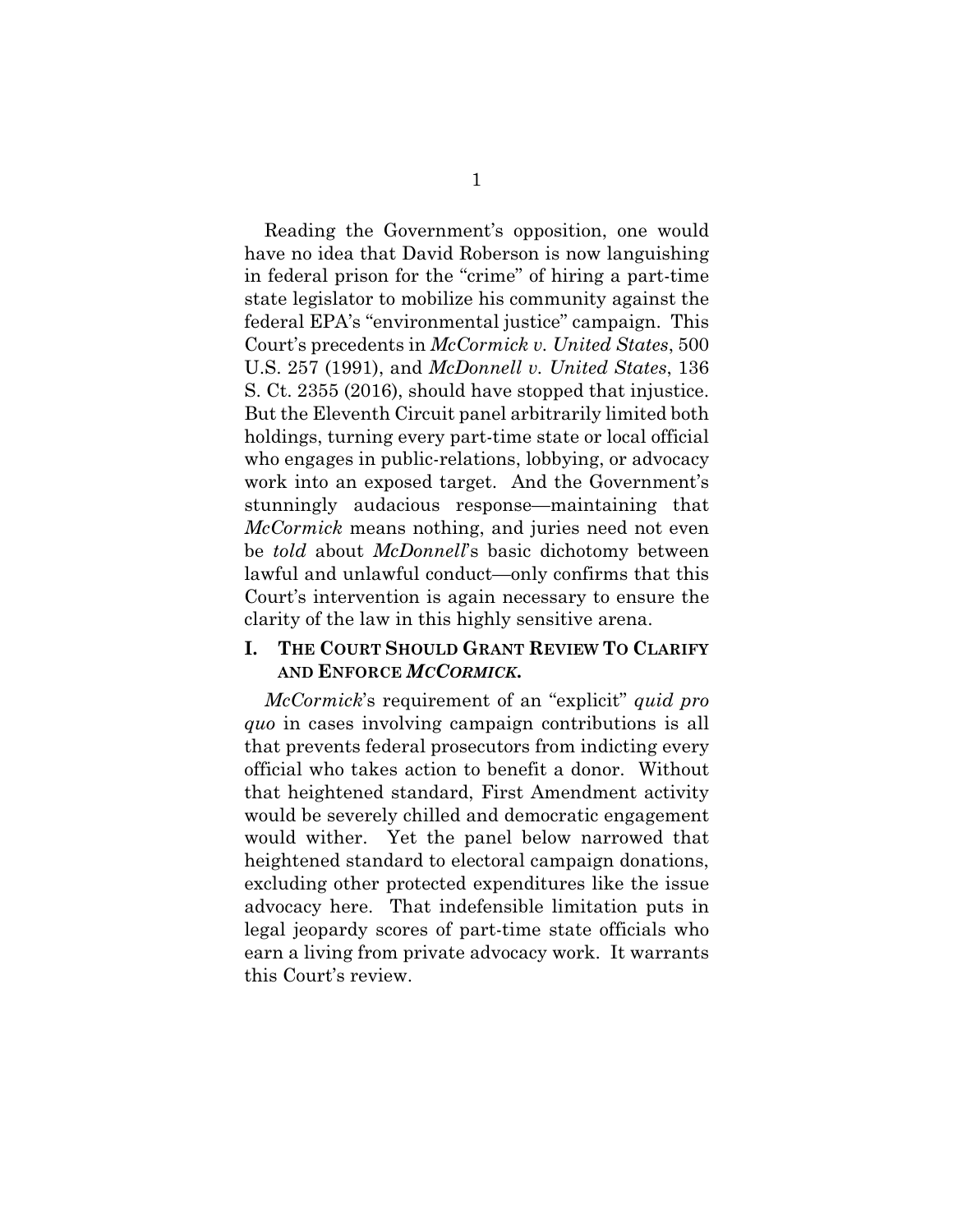**A.** The Government does not defend the Eleventh Circuit's rationale for limiting *McCormick*. The panel reasoned that "campaign donations" implicate "First Amendment concerns" that are "not at issue" in the context of "community grassroots organization of a political nature." Pet.App.21a-22a. As Roberson has explained, that is backwards. Issue advocacy garners *more* constitutional protection than donations to an electoral campaign. *See* Pet. 17-18. And none of the panel's other, arbitrary factual distinctions makes any common or constitutional sense either. Pet. 18.

Ignoring everything the panel said, the Government denies that *McCormick* actually adopted an "explicit" requirement beyond the ordinary bribery standard. BIO.11-12. The Government apparently believes that prosecutors *can* pursue any official who takes action that benefits a campaign donor, simply by asking the jury to draw an inference of corruption. Contradicting itself, it then argues that any special *McCormick* rule had nothing to do with the Constitution and therefore can be limited to campaign donations. BIO.12.

These are remarkable positions that underscore the need for this Court to clarify the meaning and scope of *McCormick*. The Government denies that the decision below conflicts with authority from other circuits, but the Government's understanding of *McCormick* runs counter to decades of lower-court precedent. *See, e.g.*, *United States v. Ring*, 706 F.3d 460, 465-66 (D.C. Cir. 2013) (accepting that *McCormick* requires "an explicit *quid pro quo* agreement" for campaign contributions, and declining to extend that "higher bar" to gifts that implicate "First Amendment speech ... rights" in only "de minimis" way); *United States v. Siegelman*, 640 F.3d 1159, 1169-71 (11th Cir. 2011) (explaining that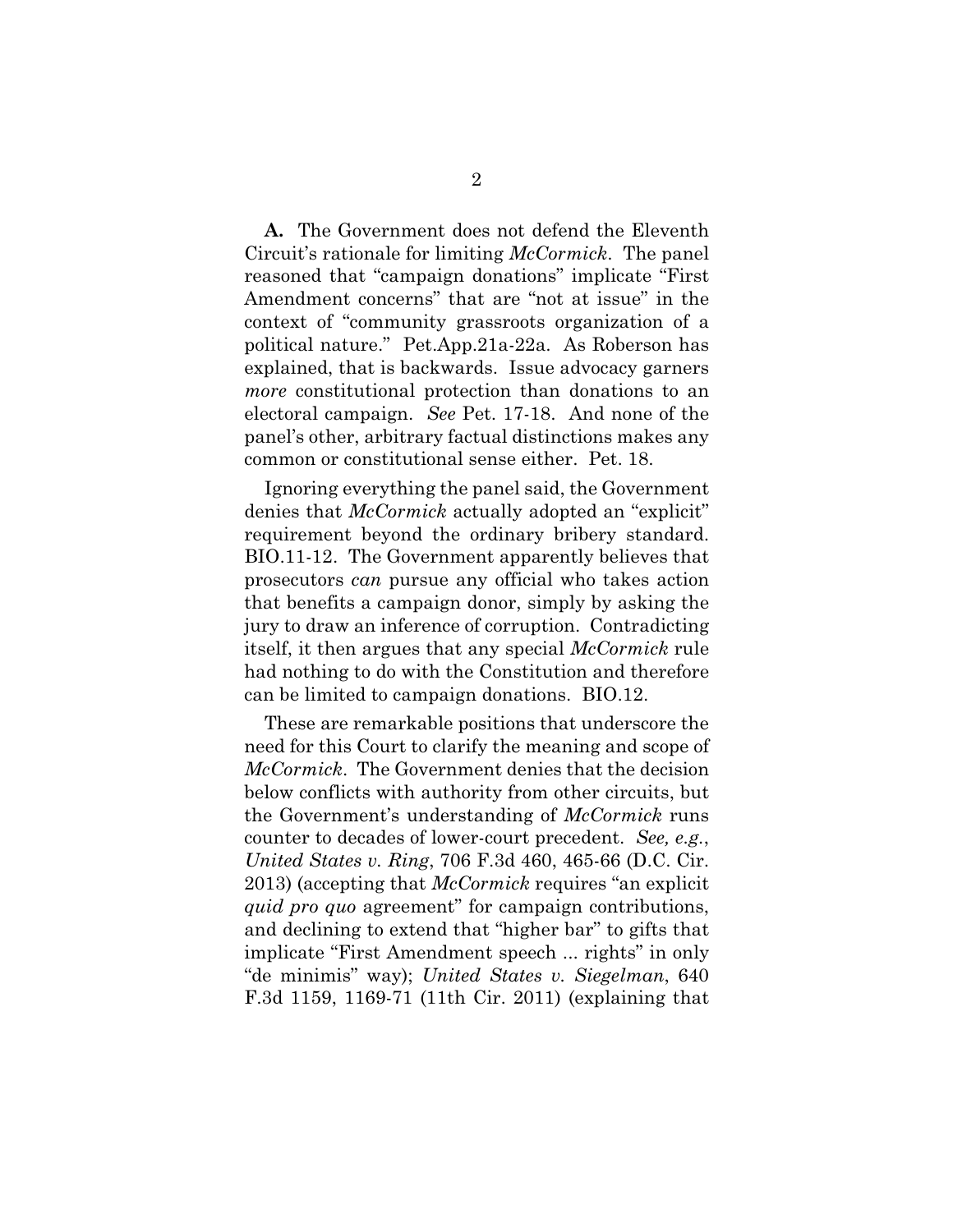*McCormick* "require[s] more for conviction" when "the First Amendment's core values" are impacted, and so mere inference from "close-in-time relationship ... will not suffice"); *United States v. Allen*, 10 F.3d 405, 411 (7th Cir. 1993) (to avoid "making commonly accepted political behavior criminal," *McCormick* holds that "accepting a campaign contribution does not equal taking a bribe unless the payment is made in exchange for an explicit promise to perform or not perform an official act"); *United States v. Donagher*, 520 F. Supp. 3d 1034, 1043 (N.D. Ill. 2021) ("*McCormick* requires the government to allege an explicit *quid pro quo* when charging a defendant under  $\S 666(a)(2)$  for providing campaign contributions"); *United States v. Menendez*, 291 F. Supp. 3d 606, 613, 632 (D.N.J. 2018) (noting that *McCormick* requires the prosecution to "prove an explicit *quid pro quo*" due to "First Amendment concerns," and refusing to permit inference of explicit *quid pro quo* from "concealment" because that itself "raises significant First Amendment concerns"); *United States v. McGregor*, 879 F. Supp. 2d 1308, 1312 (M.D. Ala. 2012) ("Because campaign contributions implicate significant First Amendment rights, courts have fashioned heightened standards of proof to ensure that protected political activity is not criminalized or unduly chilled.").

If these courts are right about *McCormick*'s import and constitutional foundation, then there is no basis for the artificial limits imposed below. And if instead the Government is correct and lower courts have been misconstruing *McCormick* since it was decided, that is hardly a reason to *deny* review. Either way, this is an important and recurring legal issue that deserves the Court's consideration.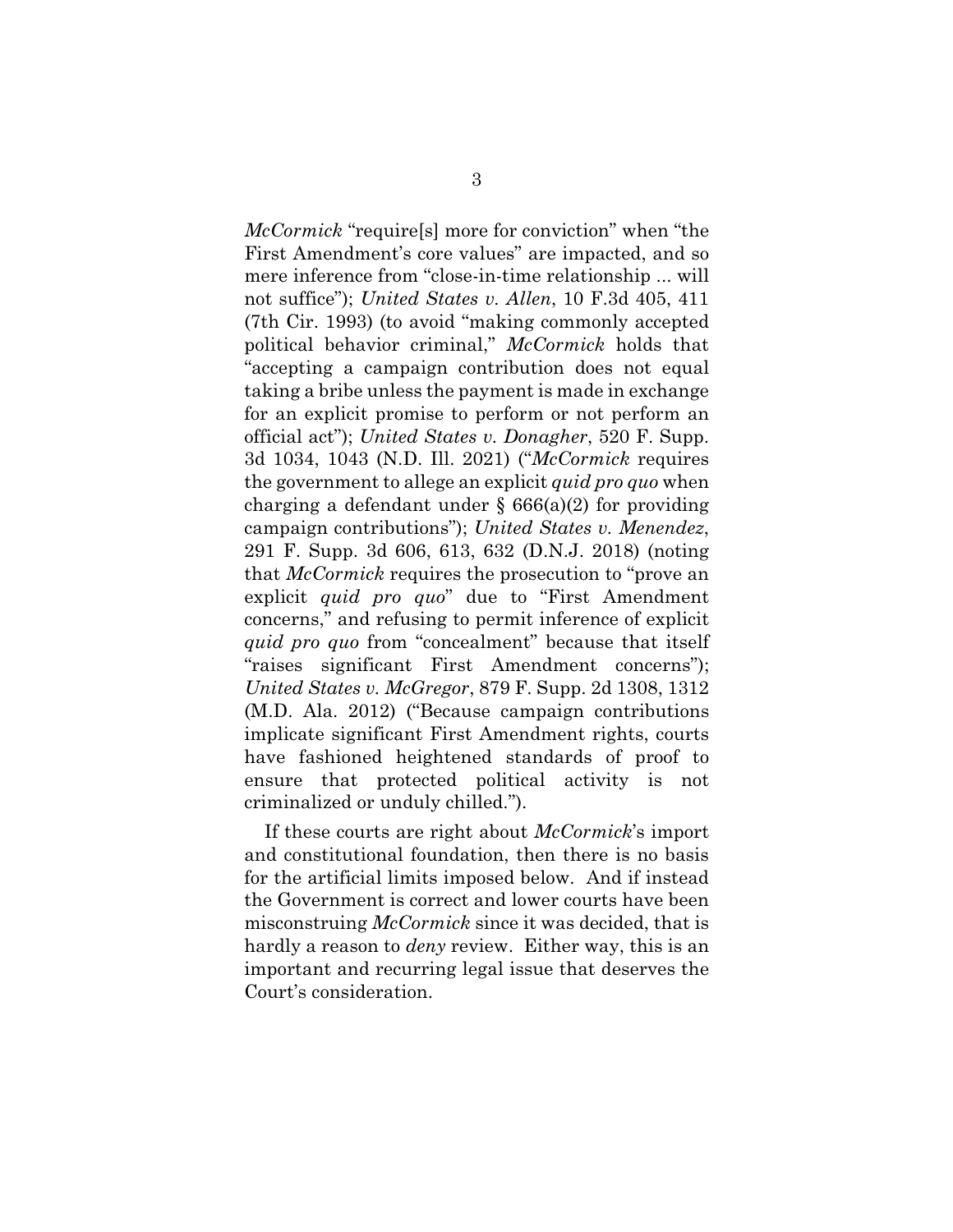**B.** Alternatively, the Government argues that this case is a poor vehicle to elucidate *McCormick*. BIO.15- 16. Neither of its two reasons withstands scrutiny.

*First*, the Government says the application of the heightened *McCormick* standard to issue advocacy is not presented here, because it was "reasonable for the jury to have found" that the payments from Balch were not "genuinely meant to fund a protected advocacy campaign." BIO.15. But that is obviously circular. The whole point of *McCormick* is to impose a "higher bar," *Ring*, 706 F.3d at 466, before a jury can find that expenditures presumptively protected under the First Amendment were *really* bribes. There was no dispute at trial that Robinson's "grassroots organization of a political nature" had conducted a broad "community outreach campaign" opposing the EPA's agenda. Pet.App.5a n.4, 22a. The jury was asked to determine whether the contract to engage in that issue advocacy functioned as a bribe. And the dispute over the scope of *McCormick* concerns the *standard* governing that jury determination. Since the jury was told that it did not need to find an "explicit" agreement (BIO.5-6), the Government's argument from the jury's verdict wrongly assumes its own conclusion.

*Second*, the Government suggests that any error in the jury instruction was "harmless" in light of Oliver Robinson's testimony. BIO.15-16. But the panel did not treat harmlessness as an alternative basis to affirm, and the Government forfeited that argument in the district court. *See* Doc.269 at 35-36. For good reason. Robinson's testimony was discredited by his admitted perjuries on 20 tax returns (Tr. 1985-88), and his contradictions at trial about whether he did anything he "would not have done" without the issue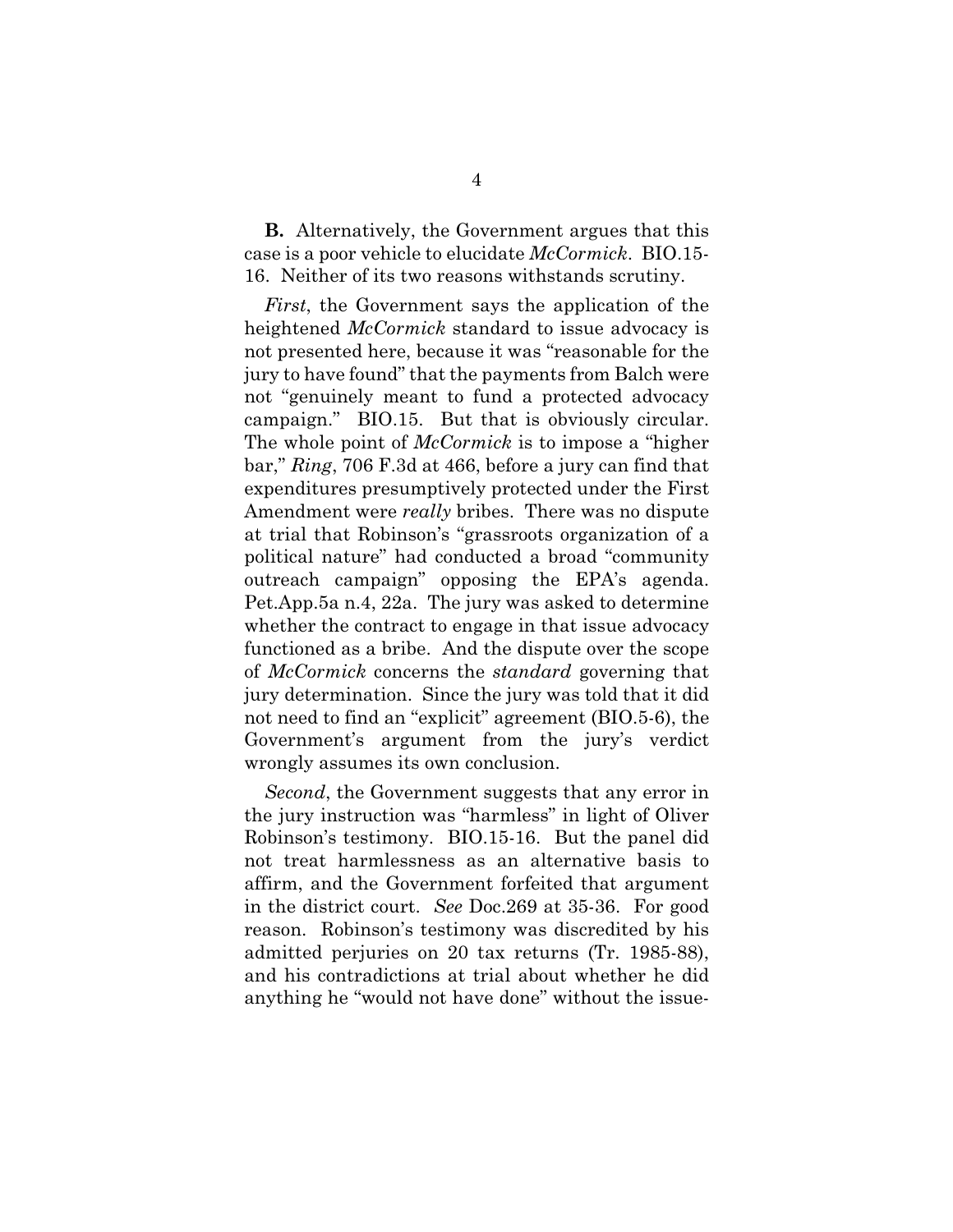advocacy contract (Tr. 2080-82). Nor could Robinson identify, at trial, when any corrupt deal was reached or explain its terms. Tr. 2011-14. And his testimony confirmed that Defendants just wanted him "to talk to neighborhood presidents, local politicians, state politicians, church leaders—anybody that would be in favor of opposing the EPA." Tr. 1692. That recounts a lawful advocacy campaign, not an illicit bribery conspiracy—and certainly not an "explicit" trade for official action. At minimum, a properly instructed jury undoubtedly could have acquitted on this record.

\* \* \*

This case squarely presents the question whether *McCormick*'s heightened standard applies to all First Amendment expenditures. And the facts here vividly illustrate why the answer must be yes, with the lower courts' contrary approach resulting in imprisonment of an innocent man for daring to fight back against federal regulatory overreach. Nor will he be the last, if the panel's decision is permitted to stand.

### **II. THE COURT SHOULD GRANT REVIEW TO CLARIFY AND ENFORCE** *MCDONNELL***.**

This Court's other important constraint on federal bribery prosecutions is *McDonnell*, which ensures that public officials cannot be indicted over routine political favors or constituent services. When an official does not himself exercise sovereign power, he takes "official action" only by using his office to "advise" or "pressure" *other* officials to do so. 136 S. Ct. at 2370-72. But that does not mean that merely "expressing support" for an action crosses the line; this Court made clear just the opposite. *Id.* at 2371.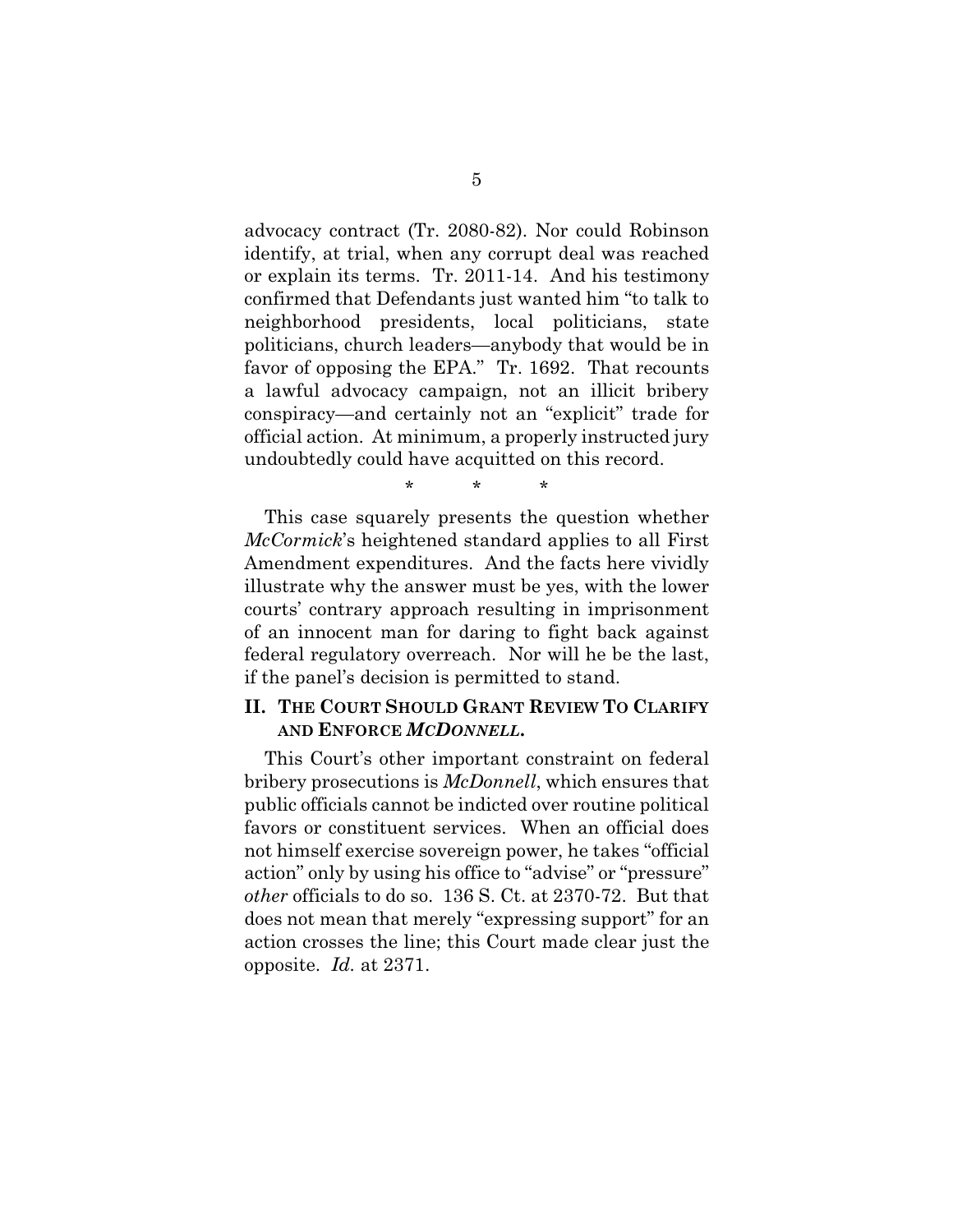In the decision below, however, the panel reasoned that the jury did not need to be told the latter rule—it was enough to explain what was *unlawful* without also specifying what was *lawful*. That holding, which will affect every bribery case in the Eleventh Circuit going forward, eviscerates *McDonnell* and conflicts with rulings from two other Circuits. It also threatens to revive the constitutional overbreadth concerns that *McDonnell* sought to assuage. On this issue too, the Court's attention is warranted.

**A.** The Government argues that the panel's decision does not merit review because the jury instructions present only a "factbound, case-specific dispute" over whether particular language "adequately covered the issue." BIO.18-19. That undersells the matter.

This is not a dispute over particular language in a jury charge. It is a dispute over whether this Court's statement of law—that "[s]imply expressing support" is not official action in the absence of official advice or pressure, 136 S. Ct. at 2371—holds any independent meaning. The panel below reasoned that the jury did not need to be instructed about this principle because it merely duplicates *other* language from *McDonnell*. Pet.App.29a-30a. As Roberson has explained—and as the Government does not dispute—that is plainly and legally erroneous. Pet. 26-27. Telling the jury what *is* official action cannot substitute for telling the jury what is *not* official action. A lay jury could easily get confused about whether "expressing support" suffices to show official "advice" or "pressure." In short, this Court adopted a dichotomy to provide legal guidance, and the panel replaced that balance and nuance with a one-sided rule of inclusion. There is nothing "factbound" about that.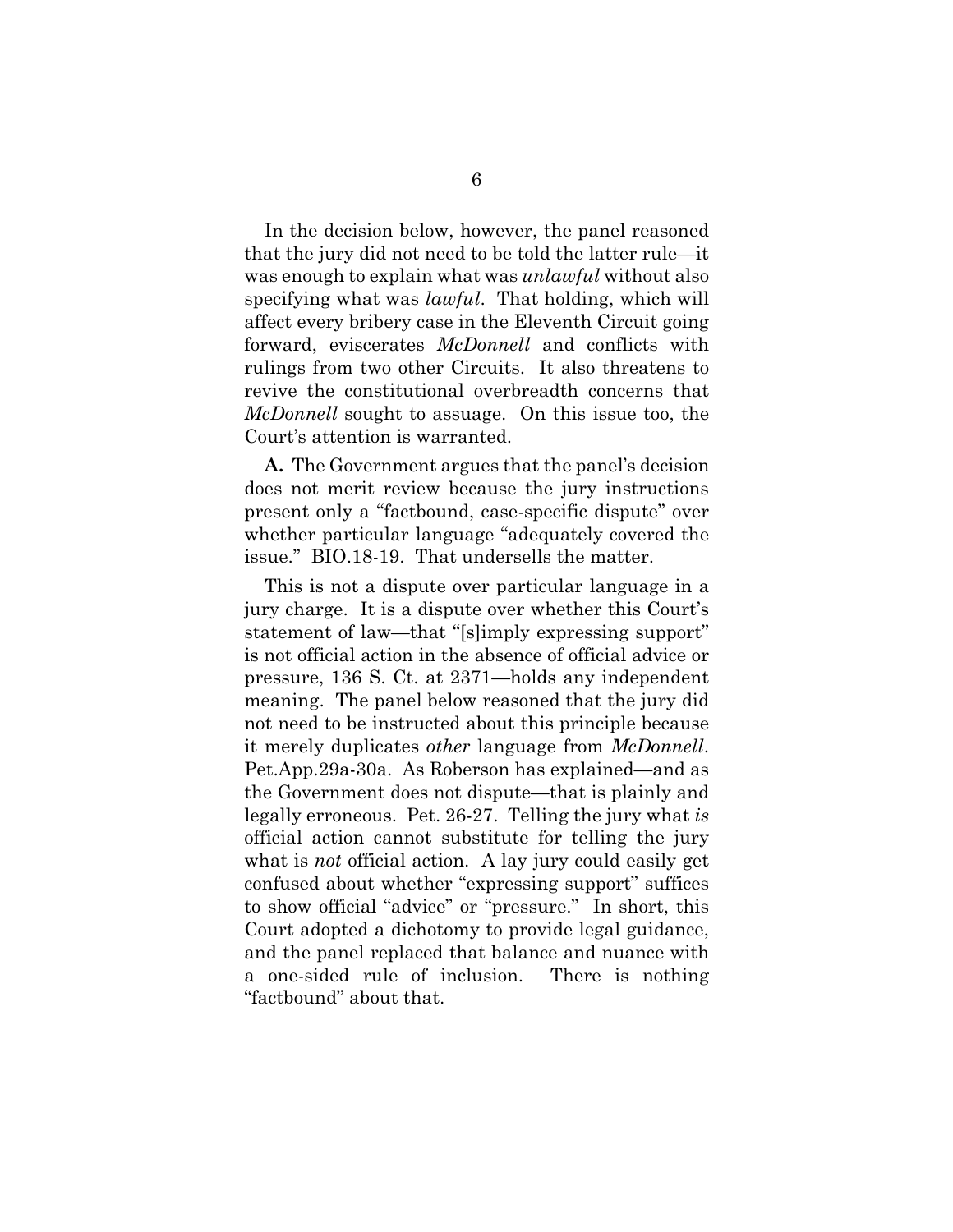Moreover, because the Eleventh Circuit's model jury instructions likewise omit *McDonnell*'s exclusion of expressing support (Pet. 27-28), this error promises to be self-perpetuating. The Government's response is to point out that the district court here "went beyond" the model instructions by adding clarifying language (albeit not the *McDonnell* language Roberson sought). BIO.19. If anything, that makes the problem worse, not better. If the panel decision stands, no jury in the Eleventh Circuit will ever be advised about the critical dichotomy this Court articulated between "advice" and "support"—and the panel's logic may well be invoked to justify still *further* omissions, such as those in the palpably inadequate model bribery instruction.

**B.** The Government denies that the decision below conflicts with the Second and Third Circuits. It argues that neither *United States v. Silver*, 864 F.3d 102 (2d Cir. 2017), nor *United States v. Fattah*, 914 F.3d 112 (3d Cir. 2019), "insisted that jury instructions include specific words such as 'expressing support." BIO.20. That misses the forest for the trees.

In explaining why the pre-*McDonnell* instructions were prejudicial, both Courts of Appeals focused on this Court's legal ruling about "expressing support" and emphasized that a jury *properly instructed about that rule* could have acquitted the defendants. Thus, in *Silver*, the Second Circuit explained that a "properly instructed" jury possibly "would not have considered Silver's opposition to the methadone clinic an official act," because "[t]aking a public position on an issue, by itself, is not a formal exercise of governmental power," and the record did not establish that Silver "formally used his power as Speaker of the Assembly to oppose the clinic." 864 F.3d at 122.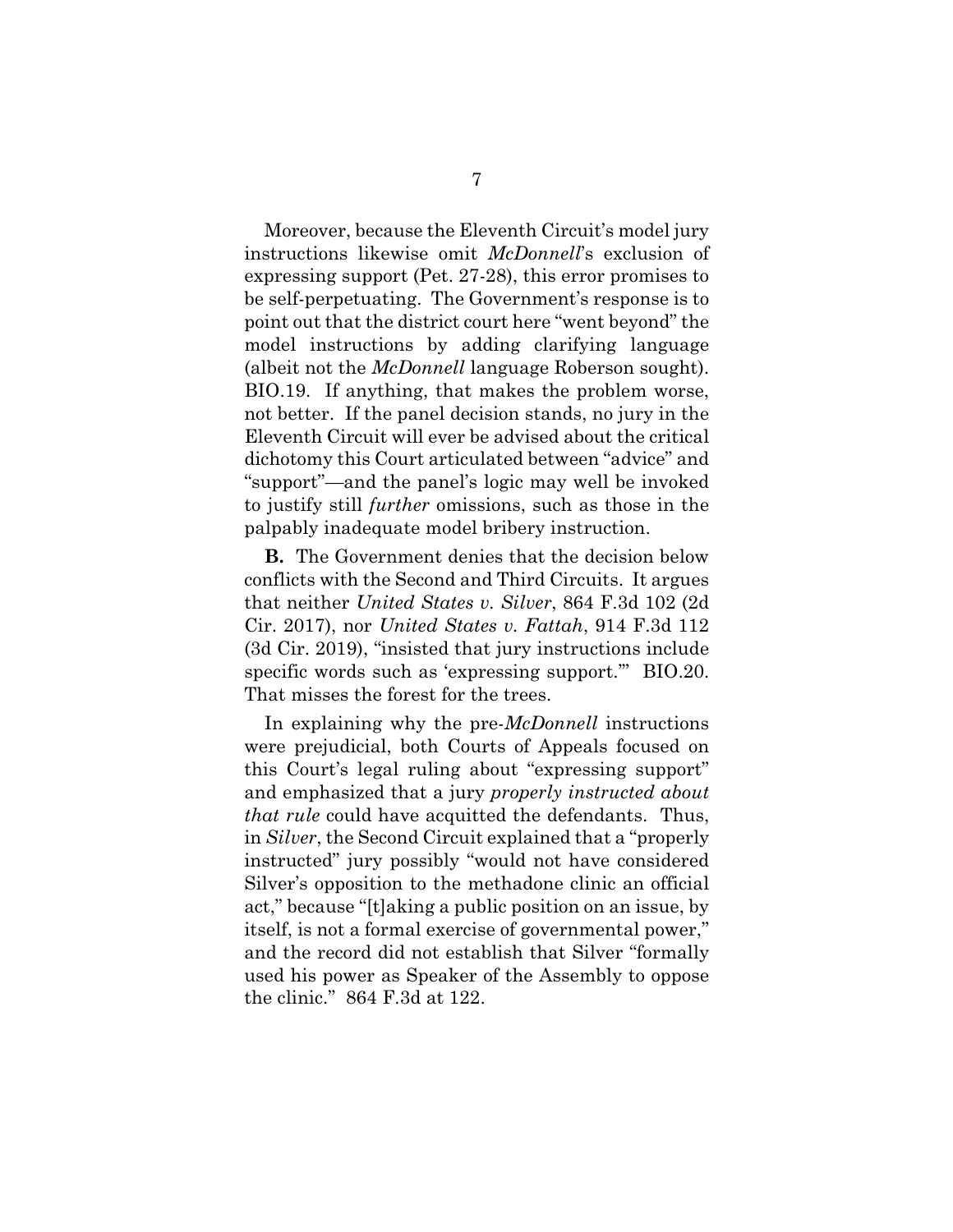Likewise, in *Fattah*, the Third Circuit reasoned that it could not sustain the verdict because the jury "was not instructed that they had to place Fattah's efforts on one side or the other of this divide"—between, on one hand, "permissible attempts to 'express[] support," and on the other, "impermissible attempts 'to pressure or advise another official.'" 914 F.3d at 156. And a "properly instructed jury" might not have found that Rep. Fattah's recommendation letter "crossed the line." *Id*. On retrial, the court explained, "the finder of fact will need to decide whether Fattah's efforts constituted permissible attempts to 'express[] support,' or impermissible attempts 'to pressure or advise another official on a pending matter.'" *Id.* 

To be sure, neither court specified the precise terms for any jury instructions on remand. But it defies credulity to suggest that, after identifying the line between "support" and "advice" as the dispositive issue for a properly instructed fact-finder, either the Second or the Third Circuit would have accepted a jury charge that neglected to mention half of that dichotomy. Yet that is what the Eleventh Circuit did below.

**C.** Roberson has explained why the panel could not shield its holding from review by claiming that any instructional error was harmless. While Robinson's vote on a ceremonial resolution was technically an "official act," there is no way to tell whether the jury believed he was paid for that vote, or instead for the more proximate acts (the EPA and AEMC meetings) that a properly instructed jury could have deemed lawful expressions of support. Pet. 28-29. The presence of one official act cannot suffice to support the convictions. *See Fattah*, 914 F.3d at 154; *Silver*, 864 F.3d at 120-21; *McDonnell*, 136 S. Ct. at 2375.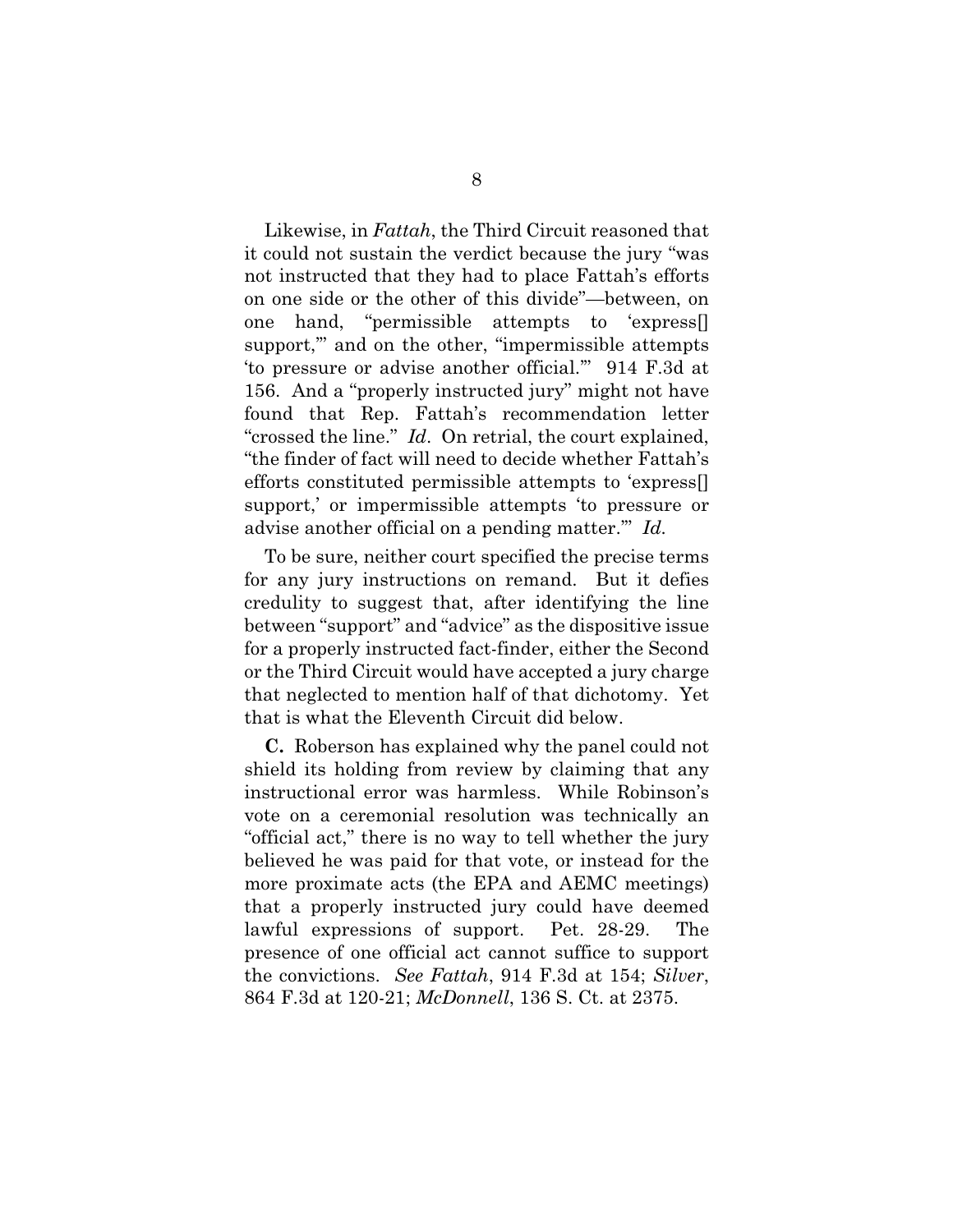The Government misunderstands the point. It says that instructional errors are subject to harmless-error review. BIO.21. True. The problem, however, is that the existence of a single "official act" does not render harmless an overbroad definition of that concept, if it is possible that the jury convicted based on *other* acts that were not truly "official."

In all events, the Government also denies that the panel adopted an "alternative holding" that any error was harmless. BIO.20-21. If that is correct, then there is no impediment to reaching the question presented.

\* \* \*

By limiting bribery to a public official's sale of true sovereign power, *McDonnell* avoids the federalism, due process, and democratic accountability concerns that would arise from treating every speech, letter, or op-ed as a bribery *quo*. Yet the decision below invites those problems by dismissing this Court's reassurance that merely "expressing support" is not enough for a conviction. The Court should grant review to ensure that *McDonnell* does the job it was intended to do.

### **III. THE COURT SHOULD ALSO GRANT REVIEW TO CONFIRM THAT FEDERAL-PROGRAM BRIBERY IS NOT A PROSECUTORIAL SILVER BULLET.**

Exacerbating the need for review, the panel below also held that the federal-programs bribery statute, 18 U.S.C. § 666, is exempt from the limitations imposed by *McCormick* and *McDonnell*. Those further holdings effectively create a law-free zone for prosecutors to do everything this Court said they cannot. That is wrong and conflicts with the decisions of other circuits. The Court should grant review to confirm that its seminal bribery precedents were not mere pleading rules.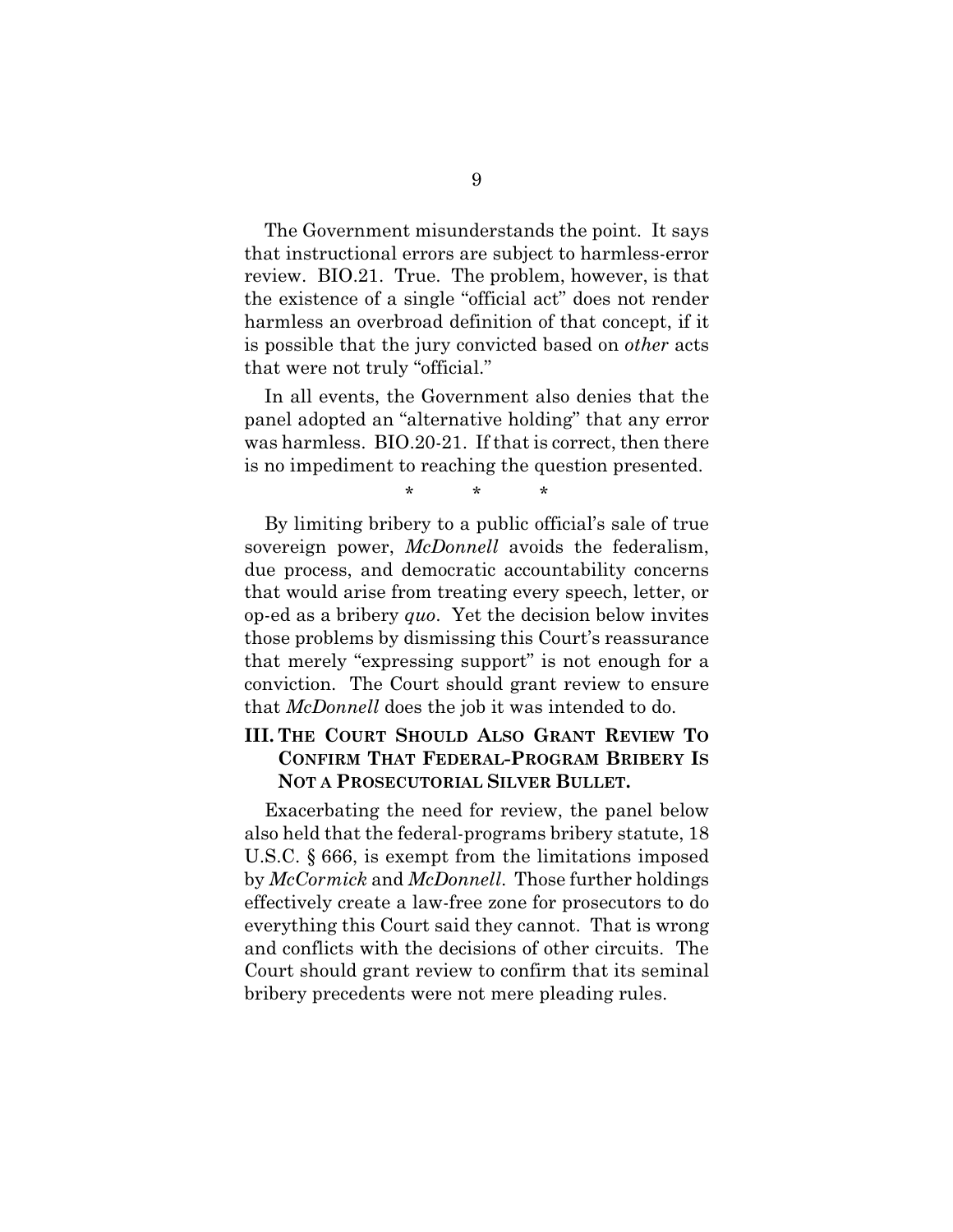**A.** The Government denies that the panel exempted § 666 from the heightened First Amendment standard recognized in *McCormick*. BIO.13-14. But there is no other way to read the panel's statement that prior circuit precedent did not "extend *McCormick*'s express *quid pro quo* requirement" to § 666. Pet.App.23a. The panel made that statement to explain why circuit precedent did not preclude it from holding as it did *i.e.*, that *McCormick* does *not* apply to convictions under § 666.

The Government is also wrong to say that the panel's decision does not conflict with *United States v. Allen*, 10 F.3d 405 (7th Cir. 1993). The Government notes that *Allen* did not directly "involve Section 666" (BIO.14), but that misses the point. *Allen* recognized that *McCormick* "created a rule for interpreting federal statutes," based on "realities of the American political system," which cannot allow "commonly accepted" political expenditures to be deemed illicit "bribes" absent an "explicit promise to perform or not perform an official act." 10 F.3d at 411. The panel here held the opposite, allowing a conviction based on commonplace political expenditures without any explicit *quid pro quo*.

**B.** The Government fares no better in attempting to defend the panel's holding that *McDonnell* does not apply to § 666. The Government does not engage with Roberson's explanation of why the statutory text naturally limits federal-programs bribery to cases involving official action. Pet.31-33. Nor does the Government even attempt to deny that the constitutional concerns underlying *McDonnell* are just as acute (if not more so) in the context of § 666, which uniquely targets state officials. Pet.30-31.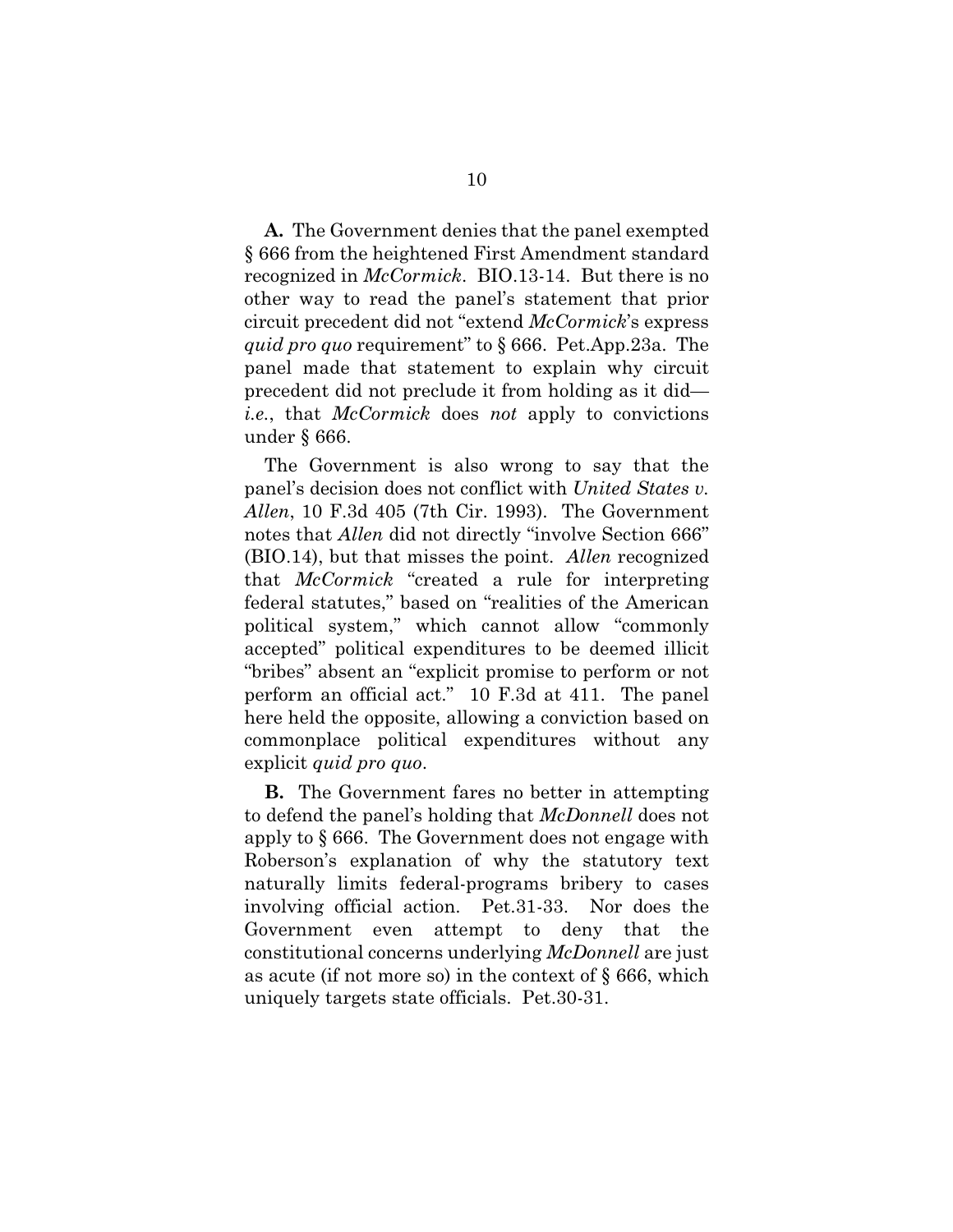Instead, the Government urges this Court to turn a blind eye to the panel's refusal to apply *McDonnell* to § 666 because the issue has been "repeatedly denied." BIO.22. But the government cites only four denials, and all of those petitions suffered from glaring defects. *Boyland* involved plain-error review because the defendant failed to object to the jury instructions. *See United States v. Boyland*, 862 F.3d 279, 288 (2d Cir. 2017). *Winfield* likewise involved deferential review because it arose in the posture of a habeas petition under 28 U.S.C. § 2241. *See Winfield v. U.S. Prob. & Pretrial Servs.*, 810 F. App'x 343 (5th Cir. 2020). The *Robles* case involved even more deferential review under 28 U.S.C. § 2255; the Ninth Circuit denied a certificate of appealability after previously holding that the petitioner was not entitled to a new trial when his motion was untimely and circuit authority under § 666 was not "clearly irreconcilable" with *McDonnell*. *See United States v. Robles*, No. 18-56250, 2019 WL 11662197 (9th Cir. Aug. 22, 2019); *see also* 698 F. App'x 905, 906 (9th Cir. 2017). Finally, in *Ng Lap Seng*, the district court "charged the jury that, as to the § 666 charges ... the government was required to prove that [the defendant] 'acted with the intent to obtain "an official act."'" *United States v. Ng Lap Seng*, 934 F.3d 110, 129 (2d Cir. 2019). That made the case an obviously inapt vehicle to decide whether § 666 allows conviction *without* an official-act instruction.

This case involves none of the vehicle problems that have obstructed this Court's review before, and the frequency with which this issue continues to arise only underscores that review is needed.

\* \* \*